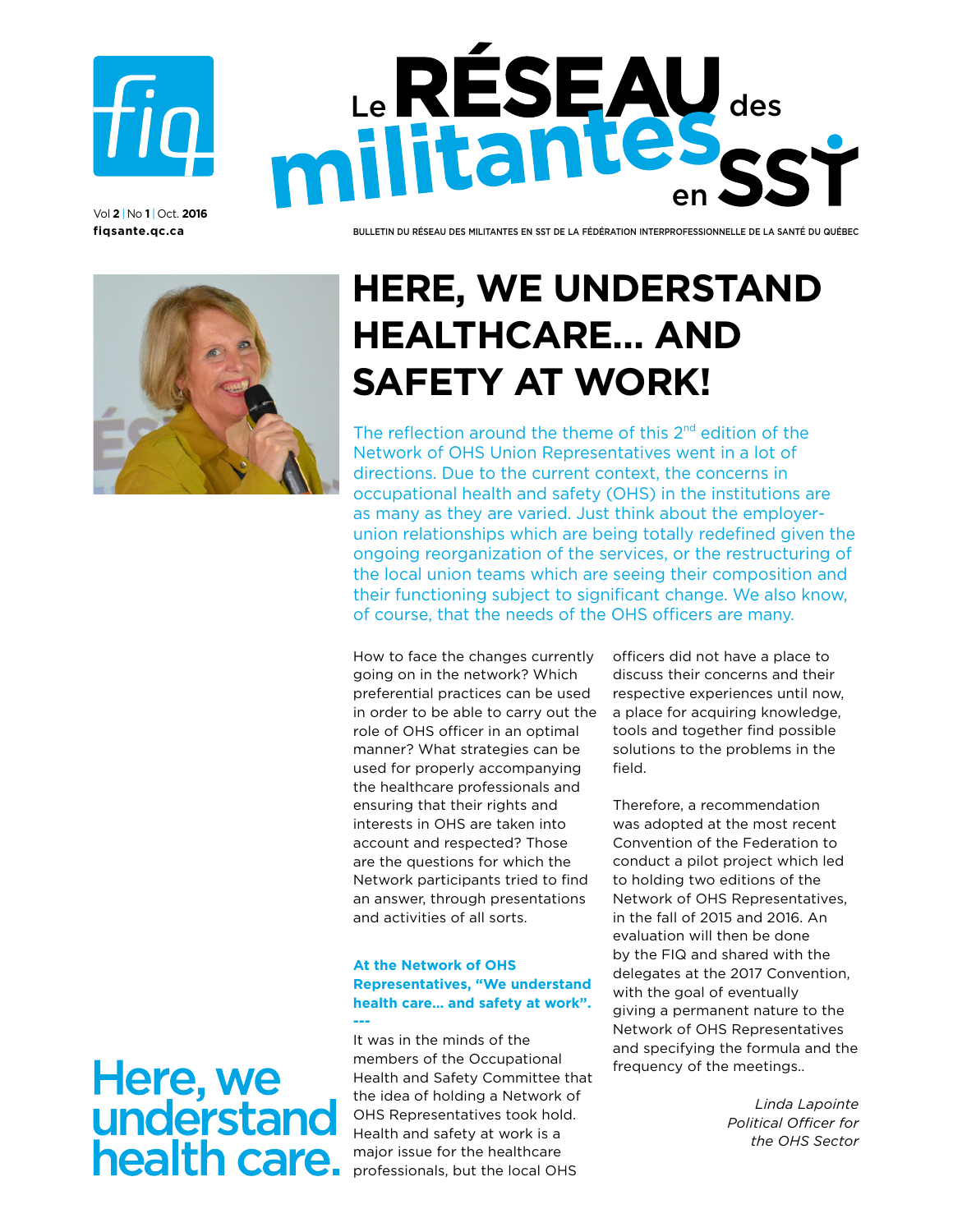### **The best-suited training**

**The FIQ offers it union representatives training in occupational health and safety so that they can properly support the members in each one of the steps linked to the progress of their OHS file. Concerned with proposing the training best-suited to the needs and the reality, the representatives of the Federation took advantage of the Network to consult the participants, because an overhaul of this training is presently in progress.**

### **It's time for a quiz!**

To break the ice, circulate general information on OHS matters, collect information on their profile and evaluate their level of knowledge, a 20-question quiz was proposed to the Network participants. The latter then tried out a new electronic vote tool which they greatly appreciated.

#### **A few examples of the questions… and answers**

It is mandatory to declare a work accident:

- A) Within 24 hours
- B) Within 48 hours
- C) In the week following the incident
- D) There is no specific time period imposed

#### Answer: D

Although an *Act respecting industrial accidents and occupational diseases (AIAOD)*  does not specify a specific time period to declare a work accident, section 265 stipulates that it must be done BEFORE leaving the institution when one is capable

of doing so, if not, as soon as possible. This will make the progress of the file much easier.

Nothing can be gained by filing a claim with the *Commission des normes, de l'équité, de la santé et de la sécurité du travail* (CNESST) if no one was a witness to the work accident.

- A) True
- B) False
- C) This depends on when and where the accident happened

Answer: False

In fact, there is no need to have a witness to claim that an accident occurred arising out of or in the course of work.





Martine Caron, CHU de Québec – Université Laval

**SST**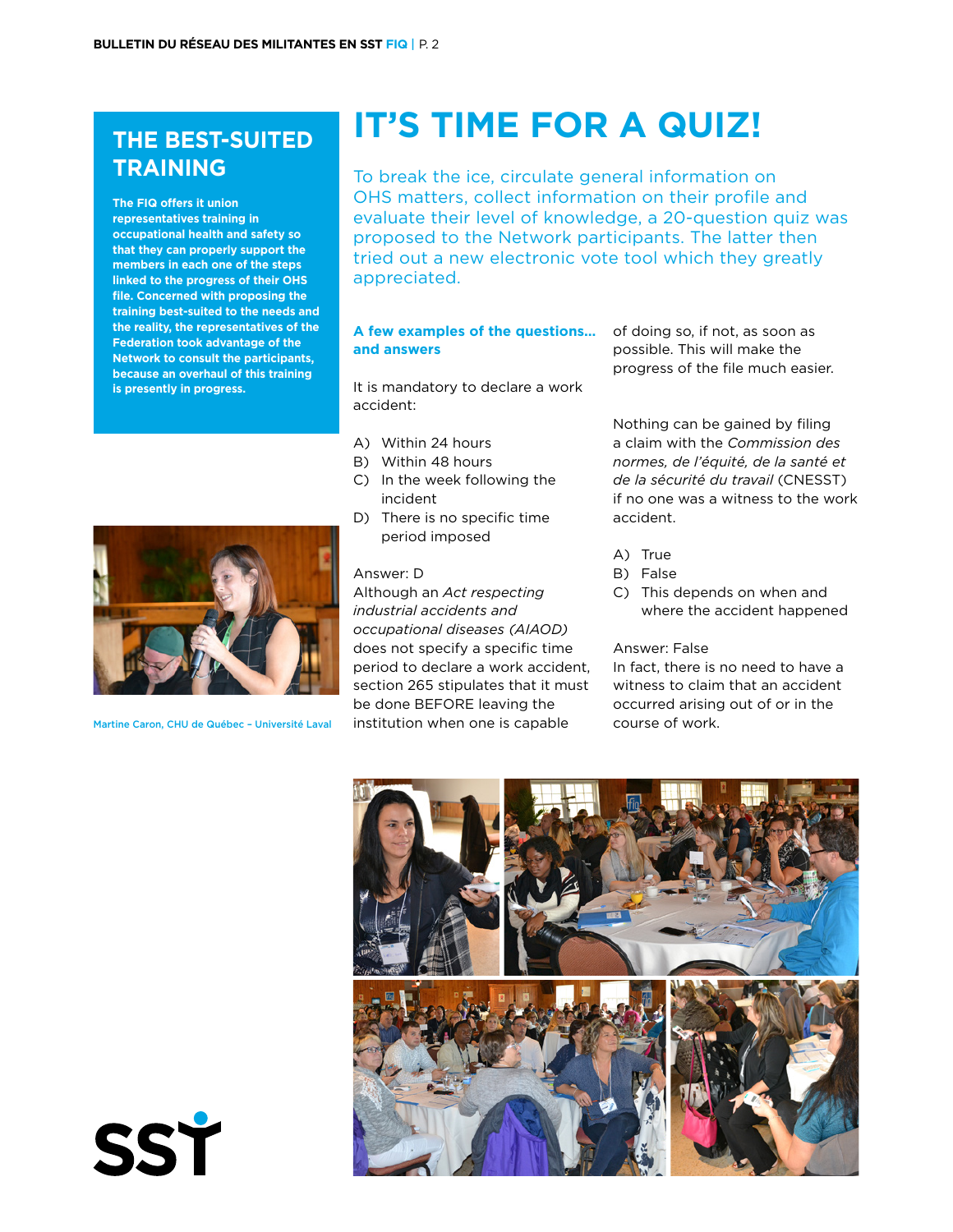

Isabelle Arseneault, Union Consultant, Occupational Health and Safety Team



Hélène Côté, Union Consultant, Occupational Health and Safety Team

### **The progress of an OHS file at the FIQ**

The local occupational health and safety officers play a decisive role in the progress of the members' OHS files. The participants had the opportunity to target the actions which have to be conducted during the progress of a file in which there is a dispute along with two lawyers from the OHS Team of the Federation, Isabelle Arseneault and Hélène Côté.

Among others, the local OHS officers act as an intermediary between the member and the FIQ lawyer assigned to the file. This is a fundamental role, as it involves making sure that each one of the steps proceeds as efficiently as possible, in the interest of the worker.

Thus, the local OHS officers must ensure that the different forms and documents are completed and sent in a timely manner to the lawyer. It is also up to them

to inform and make the member aware of her obligations, like the one of submitting to the medical evaluations which may be asked of her, or the one of appealing the decisions in the time limits stipulated in an *Act respecting industrial accidents and occupational diseases.* Lastly, an active presence in the different meetings, keeping a logbook where the important information is recorded as well as a regular follow-up of the files must be priorities for the local OHS officers.

### **Support OHS in a context of major changes**

The transformations currently taking place in the health and social services network pose enormous challenges for the FIQ and its local union teams, namely as to the way to manage occupational health and safety.

This 2<sup>nd</sup> edition of the Network was therefore completely appropriate for reflecting on the issue, not only by targeting the challenges, but also by identifying the possible tools of influence and action for the union representatives.

When in a context of change, the habits, order and normal pace with which we are familiar are then disrupted. Adjustments have to be made and a choice made among the different options and strategies that are available. It is not necessarily an easy thing to do, especially when something is close to the heart and there is the feeling that it is being compromised. It then becomes important to target allies who will increase the capabilities to act, identify the necessary resources

**Defend and advance the OHS "cause".**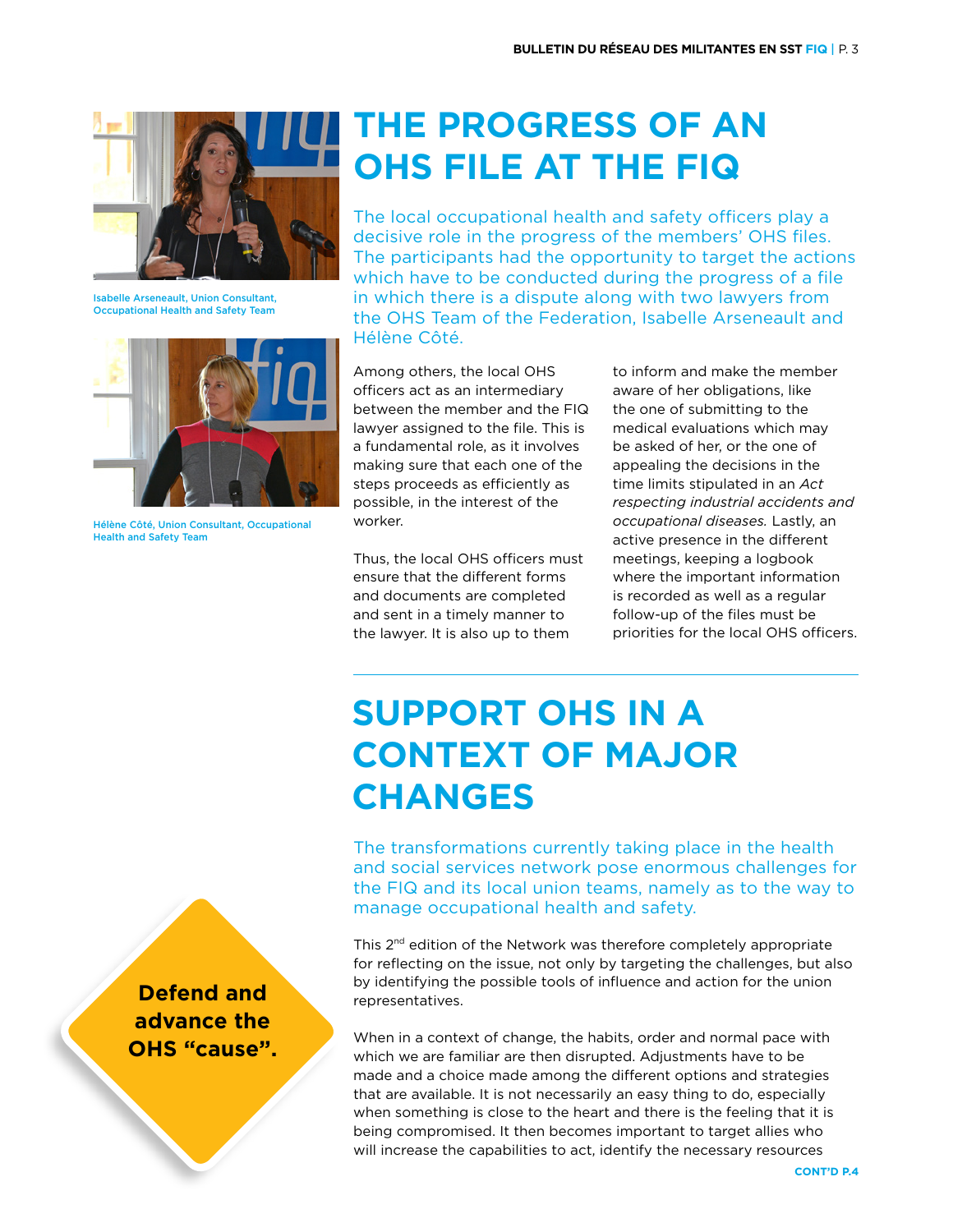

Lucie Legault, Psychologist and consultant at the *Association paritaire pour la santé et la sécurité du travail du secteur affaires sociales* (ASSTSAS)

#### **SUPPORT OHS IN A CONTEXT OF MAJOR CHANGES (CONT'D)**

(material, human and financial), but also to make this cause known and promoted so that people are interested in it and give it importance. One must be convincing, persevering, see to developing one's skills and know how to use the channels of communication the same as for the power of influence.

It was in this objective that Lucie Legault, Psychologist and consultant at the *Association paritaire pour la santé et la sécurité du travail du secteur affaires sociales* (ASSTSAS) came to talk to those present about their motivations and what they can do to defend and advance the OHS "cause".



Sara Caron-Guay, Union Consultant, Education-Animation Service

### **Two roles, a common competency profile**

There are many similarities between the role of a healthcare professional and that of a local OHS officer. Sara Caron-Guay, Union Consultant in the Education-Animation Service and a nurse by training, talked to the participants about this parallel between the core competencies applicable to nurses, licensed practical nurses, respiratory therapists and clinical perfusionists, and those that they use every day in their union duties. These can include:

- $\blacksquare$  Know how to communicate, that is establish a climate of trust and partnership
- $\blacksquare$  Promote health and safety with the member, just like is done with a patient
- $\blacksquare$  Act in prevention to avoid the situations which can adversely affect health
- **n** Ensure a follow-up of a member's file, like the responsibility of a healthcare professional with a patient
- **n** Encourage a return to work by guiding the member through the necessary steps, as is done in helping a patient regain their health